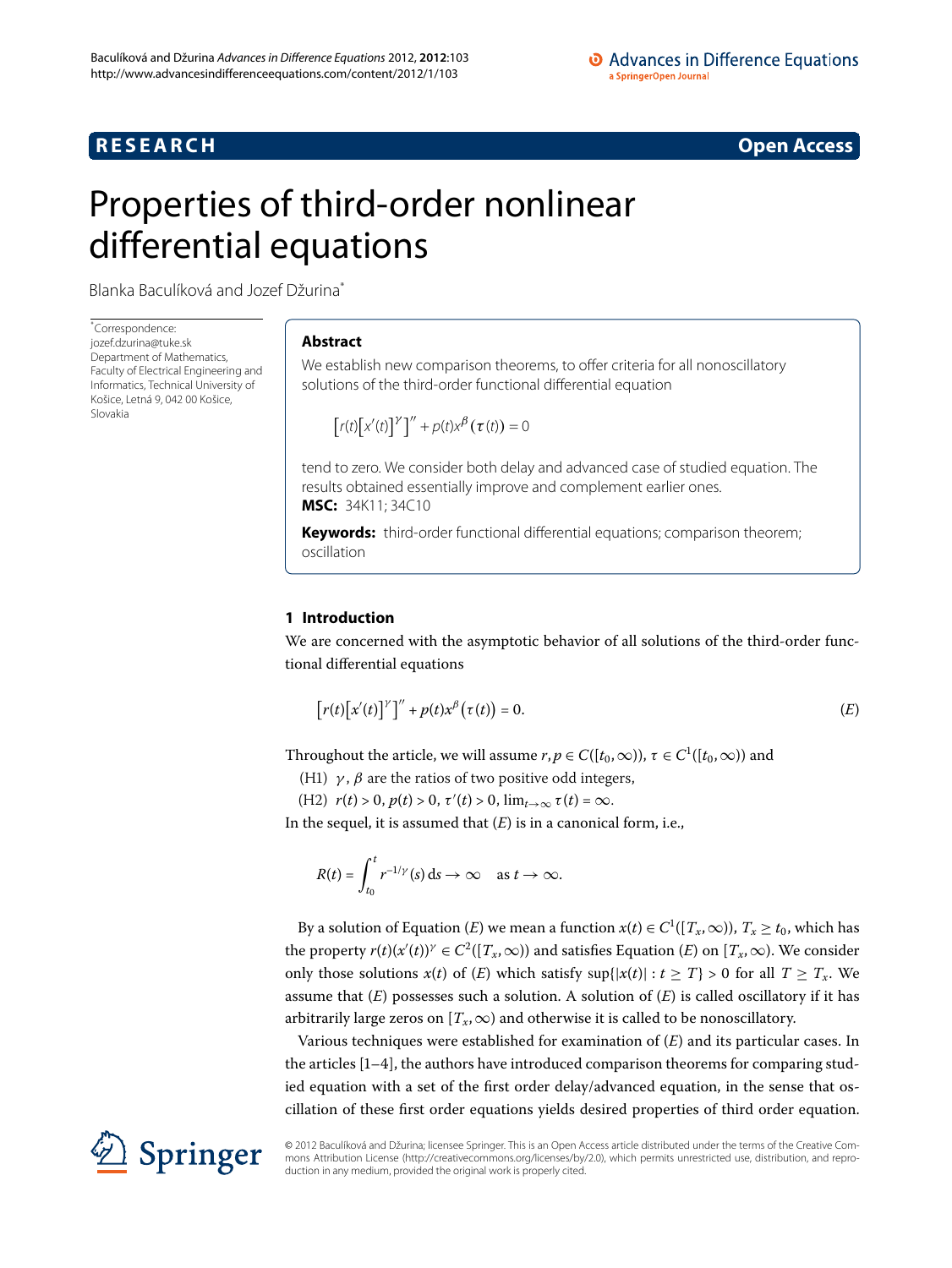Properties of (*[E](#page-0-1)*) have been usually studied under condition  $\beta = \gamma$  or  $\beta < \gamma$ . In this article we establish results, where  $\beta \geq \gamma$ . Moreover, in the cited articles the authors in generally consider either delay or advanced equations, but our technique permits to study both advanced and delayed cases. On the other hand, in the existing comparison results of this kind, there are studied equations always compared with canonical second order differential equation, but in this article we were able to establish comparison with noncanonical differential equation.

We offer new comparison principles, in which we compare our third order equation with the second order differential inequality and this reduction essentially simplifies the investigation of the properties of third order differential equations. Our results generalize those presented in  $[1-16]$  $[1-16]$ .

**Remark 1.1** All functional inequalities considered in this article are assumed to hold eventually, that is, they are satisfied for all *t* large enough.

# **2 Main results**

In the following lemma, we present the classification of the possible nonoscillatory solutions of  $(E)$  $(E)$  $(E)$ .

**Lemma 2.1** Let  $x(t)$  be a nonoscillatory solution of  $(E)$  $(E)$ . Then  $x(t)$  satisfies, one of the fol*lowing conditions:*

| $(C_1)$ $x(t)x'(t) < 0$ , | $x(t)[r(t)[x'(t)]^{\gamma}] > 0,$ | $x(t)[r(t)[x'(t)]^{\gamma}]'' < 0,$ |
|---------------------------|-----------------------------------|-------------------------------------|
| $(C_2)$ $x(t)x'(t) > 0$ , | $x(t)[r(t)[x'(t)]^{\gamma}] > 0,$ | $x(t)[r(t)[x'(t)]^{\gamma}]'' < 0,$ |

*eventually.*

*Proof* The proof follows immediately from the canonical form of (*[E](#page-0-1)*) and details are left to a reader.  $\Box$ 

<span id="page-1-0"></span>To simplify our formulations of the main results, we recall the following definition:

**Definition 2.1** We say that  $(E)$  $(E)$  $(E)$  enjoys property  $(A)$  if every its nonoscillatory solution satisfies  $(C_1)$ .

**Remark 2.1** It is easy to verify that condition

$$
\int_{t_0}^{\infty} p(s) \, \mathrm{d}s = \infty,\tag{2.1}
$$

guarantees property  $(A)$  of  $(E)$  $(E)$  $(E)$ . Consequently, in the sequel, we may assume that the integral on the left hand side of  $(2.1)$  $(2.1)$  $(2.1)$  is convergent.

Property (A) of ([E](#page-0-1)) has been studied by various authors (see enclosed references). We offer new technique for investigation property  $(A)$  of  $(E)$  $(E)$  $(E)$  based on the comparison theorems, in which we reduce property (A) of (*[E](#page-0-1)*) to the absence of certain positive solution of the suitable second order differential inequality. At first, we establish criteria for property (A) of advanced differential equation. We start with the following auxiliary result.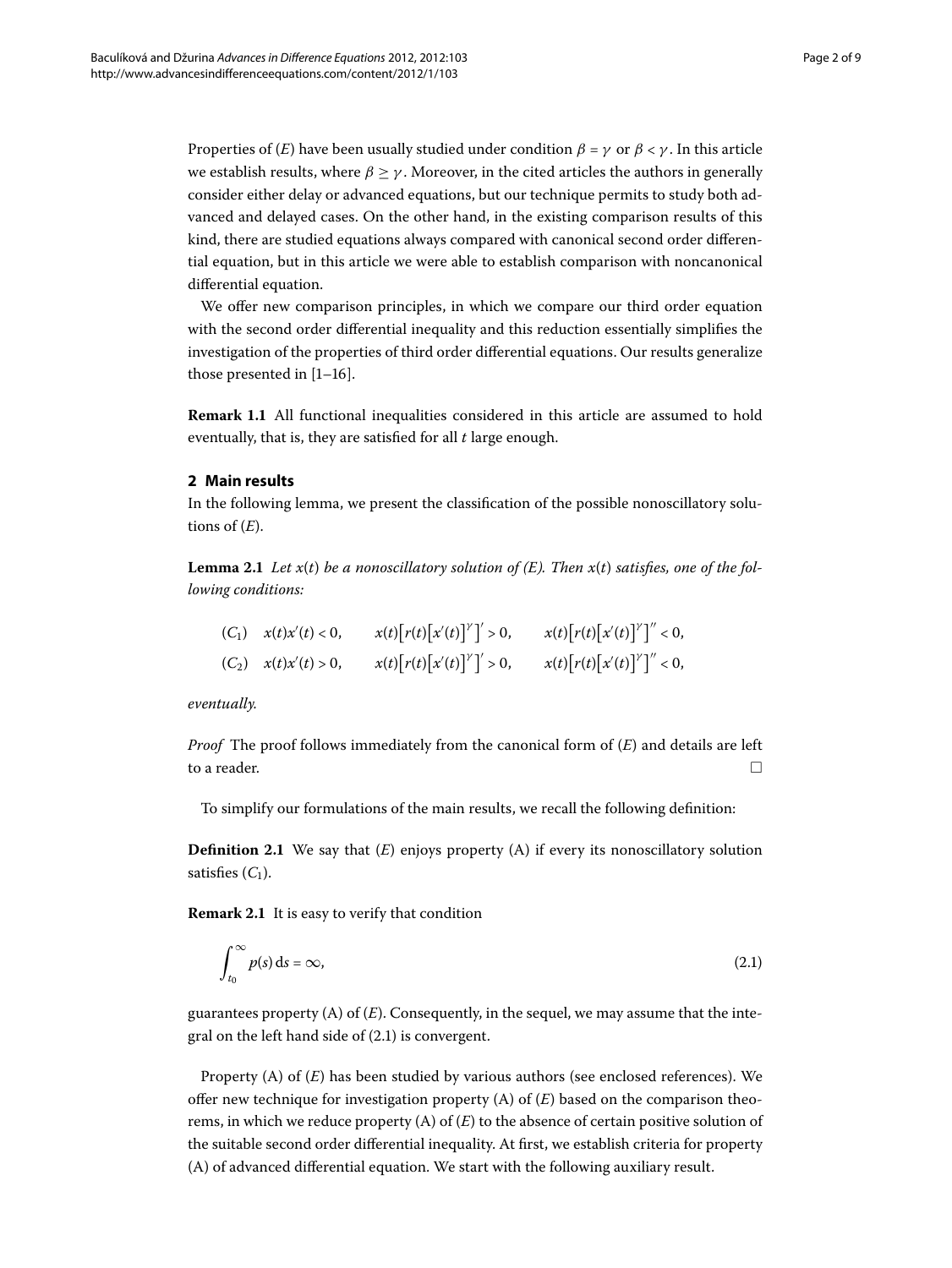<span id="page-2-2"></span>
$$
\left| x(\tau(t)) \right| \ge k \frac{R(\tau(t))}{R(t)} \left| x(t) \right|, \tag{2.2}
$$

*eventually.*

*Proof* Assume that  $x(t) > 0$ . The monotonicity of  $w(t) = r(t)[x'(t)]^{\gamma}$  implies that

<span id="page-2-1"></span>
$$
x(\tau(t)) - x(t) = \int_{t}^{\tau(t)} x'(s) ds = \int_{t}^{\tau(t)} w^{1/\gamma}(s) r^{-1/\gamma}(s) ds
$$
  
 
$$
\geq w^{1/\gamma}(t) \int_{t}^{\tau(t)} r^{-1/\gamma}(s) ds = w^{1/\gamma}(t) [R(\tau(t)) - R(t)].
$$

That is,

$$
\frac{x(\tau(t))}{x(t)} \ge 1 + \frac{w^{1/\gamma}(t)}{x(t)} \big[ R(\tau(t)) - R(t) \big].
$$
\n(2.3)

On the other hand, since  $x(t) \to \infty$  as  $t \to \infty$ , then for any  $k \in (0,1)$  there exists a  $t_1$  large enough, such that

$$
kx(t) \leq x(t) - x(t_1) = \int_{t_1}^t w^{1/\gamma}(s) r^{-1/\gamma}(s) ds \leq w^{1/\gamma}(t) \int_{t_1}^t r^{-1/\gamma}(s) ds \leq w^{1/\gamma}(t) R(t)
$$

or equivalently,

$$
\frac{w^{1/\gamma}(t)}{x(t)} \ge \frac{k}{R(t)}.\tag{2.4}
$$

Using  $(2.4)$  $(2.4)$  $(2.4)$  in  $(2.3)$ , we get

$$
\frac{x(\tau(t))}{x(t)} \geq 1 + \frac{k}{R(t)} \big[R(\tau(t)) - R(t)\big] \geq k \frac{R(\tau(t))}{R(t)}.
$$

<span id="page-2-5"></span>This completes the proof.

Let us denote

$$
p_1(t) = \frac{R^{\beta}(\tau(t))}{R^{\beta}(t)} p(t).
$$
\n(2.5)

**Theorem 2.1** *Let*  $\tau(t) \geq t$ *. If for some*  $c \in (0,1)$  *the second order differential inequality* 

$$
\left(\frac{1}{p_1^{1/\beta}(t)}(z'(t))^{1/\beta}\right)' + c\frac{t^{1/\gamma}}{r^{1/\gamma}(t)}z^{1/\gamma}(t) \le 0
$$
\n(E<sub>1</sub>)

*has not any solution satisfying*

$$
z(t) > 0
$$
,  $z'(t) < 0$ ,  $\left(\frac{1}{p_1^{1/\beta}(t)}(z'(t))^{1/\beta}\right)' < 0$ , (P<sub>1</sub>)

*then ([E\)](#page-0-1) has property (A).*

<span id="page-2-4"></span><span id="page-2-3"></span><span id="page-2-0"></span> $\Box$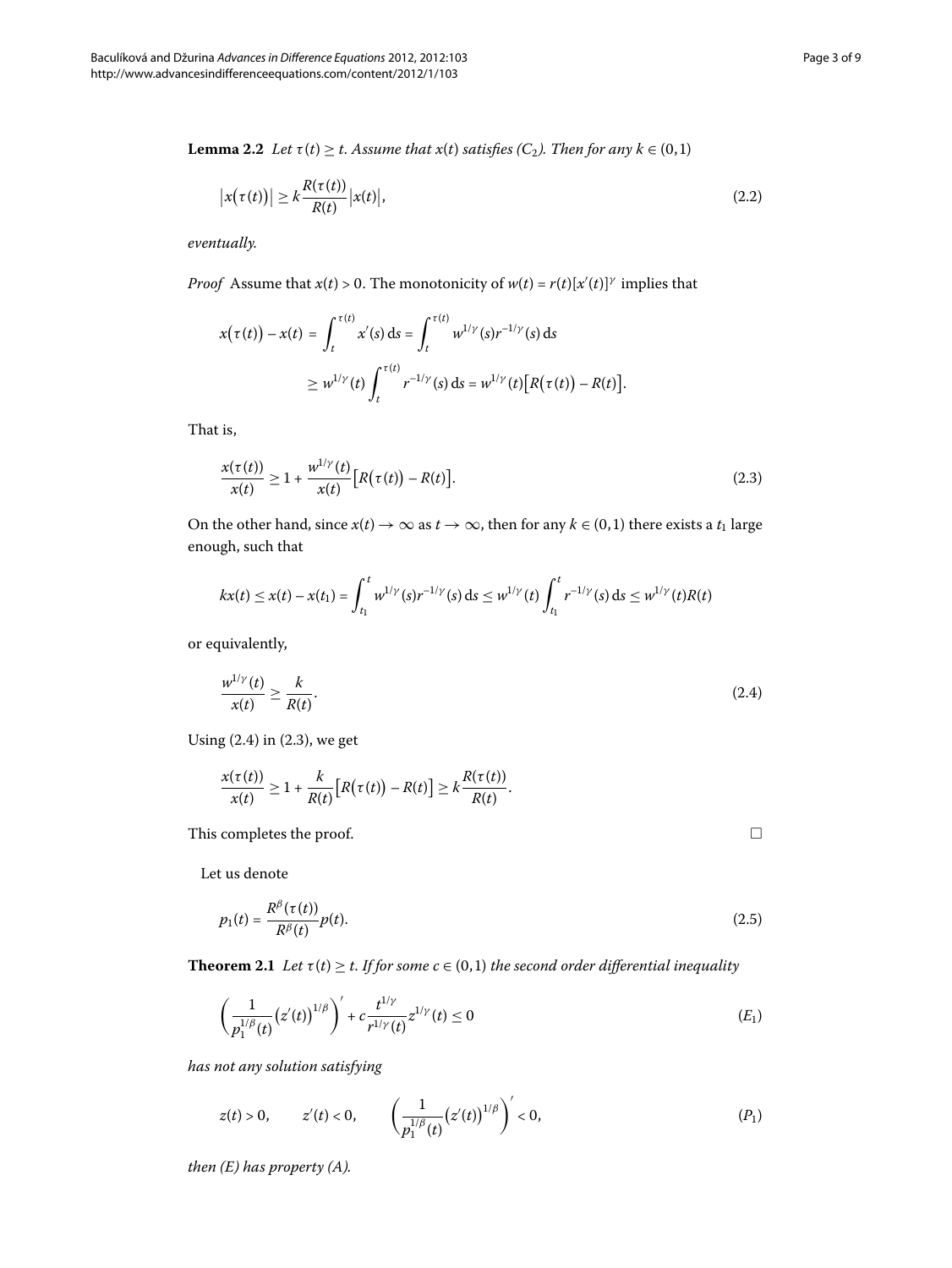<span id="page-3-0"></span>
$$
\left[r(t)\left[x'(t)\right]^\gamma\right]'' + k^\beta p(t)\frac{R^\beta(\tau(t))}{R^\beta(t)}x^\beta(t) \le 0.
$$
\n(2.6)

On the other hand, it follows from the monotonicity of  $y(t) = [r(t)[x'(t)]^{\gamma}]'$ , that

<span id="page-3-2"></span>
$$
r(t)[x'(t)]^{\gamma} \ge \int_{t_1}^t y(s) ds \ge y(t)(t-t_1) \ge c_1^{\gamma/\beta} ty(t), \qquad (2.7)
$$

eventually, where  $c_1 \in (0,1)$  is an arbitrary chosen constant. Evaluating  $x'(t)$  and then integrating from  $t_1 \geq t_0$  to *t*, we are lead to

$$
x(t) \ge c_1^{1/\beta} \int_{t_1}^t \frac{s^{1/\gamma}}{r^{1/\gamma}(s)} y^{1/\gamma}(s) \, ds. \tag{2.8}
$$

Setting to  $(2.6)$ , we have

<span id="page-3-1"></span>
$$
y'(t) + c_1 k^{\beta} p_1(t) \left[ \int_{t_1}^t \frac{s^{1/\gamma}}{r^{1/\gamma}(s)} \left( [r(s) [x'(s)]^{\gamma} ]' \right)^{1/\gamma} ds \right]^{\beta} \leq 0.
$$

Integrating from  $t$  to  $\infty$ , one gets

$$
y(t) \ge c \int_t^\infty p_1(s) \left[ \int_{t_1}^s \frac{u^{1/\gamma}}{r^{1/\gamma}(u)} y^{1/\gamma}(u) du \right]^\beta ds, \tag{2.9}
$$

where  $c = c_1 k^{\beta}$ . Let us denote the right hand side of (2.9) by  $z(t)$ . Then  $y(t) \ge z(t) > 0$  and  $z(t)$  satisfies  $(P_1)$  $(P_1)$  $(P_1)$  and moreover,

$$
0 = \left(\frac{1}{p_1^{1/\beta}(t)}(z'(t))^{1/\beta}\right)' + c\frac{t^{1/\gamma}(t)}{r^{1/\gamma}(t)}y^{1/\gamma}(t) \n\ge \left(\frac{1}{p_1^{1/\beta}(t)}(z'(t))^{1/\beta}\right)' + c\frac{t^{1/\gamma}(t)}{r^{1/\gamma}(t)}z^{1/\gamma}(t).
$$

Consequently,  $z(t)$  is a solution of the differential inequality  $(E_1)$  $(E_1)$  $(E_1)$ , which contradicts our  $\Box$  assumption.  $\Box$ 

<span id="page-3-4"></span>We are prepared to establish the corresponding result also for delay differential equations. Let us denote

<span id="page-3-3"></span>
$$
p_2(t) = \frac{p(\tau^{-1}(t))}{\tau'(\tau^{-1}(t))}.
$$
\n(2.10)

**Theorem 2.2** Let  $\tau(t) \leq t$ . If for some  $c \in (0,1)$  the second order differential inequality

$$
\left(\frac{1}{p_2^{1/\beta}(t)}(z'(t))^{1/\beta}\right)' + c\frac{t^{1/\gamma}}{r^{1/\gamma}(t)}z^{1/\gamma}(t) \le 0
$$
\n(E<sub>2</sub>)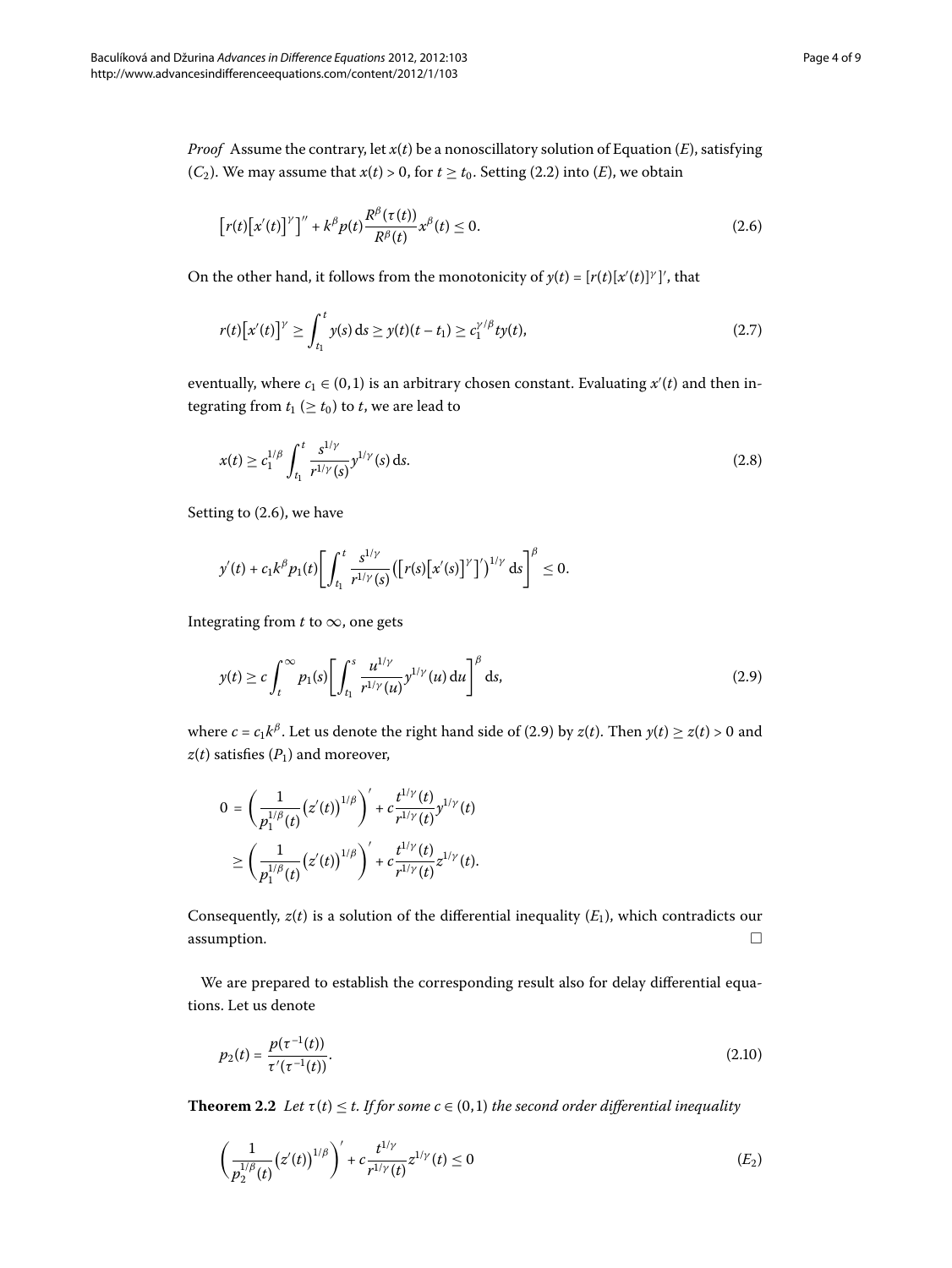*has not any solution satisfying*

<span id="page-4-1"></span>
$$
z(t) > 0
$$
,  $z'(t) < 0$ ,  $\left(\frac{1}{p_2^{1/\beta}(t)}(z'(t))^{1/\beta}\right)' < 0$ ,  $(P_2)$ 

*then ([E\)](#page-0-1) has property (A).*

*Proof* Assume the contrary, let  $x(t)$  be a positive solution of [E](#page-0-1)quation (*E*), satisfying (*C*<sub>2</sub>). An integration of  $(E)$  $(E)$  $(E)$  from  $t$  to  $\infty$ , yields

<span id="page-4-0"></span>
$$
\left[r(t)\left[x'(t)\right]'\right]' \geq \int_t^{\infty} p(s)x^{\beta}(\tau(s)) ds = \int_{\tau(t)}^{\infty} \frac{p(\tau^{-1}(s))}{\tau'(\tau^{-1}(s))} x^{\beta}(s) ds
$$

$$
\geq \int_t^{\infty} \frac{p(\tau^{-1}(s))}{\tau'(\tau^{-1}(s))} x^{\beta}(s) ds.
$$

Using (2.8), one can see that  $y(t) = [r(t)[x'(t)]^{\gamma}]'$  satisfies

<span id="page-4-2"></span>
$$
y(t) \ge c_1 \int_t^{\infty} p_2(s) \left[ \int_{t_1}^s \frac{u^{1/\gamma}}{r^{1/\gamma}(u)} y^{1/\gamma}(u) du \right]^{\beta} ds.
$$
 (2.11)

Let us denote the right hand side of  $(2.11)$  by  $z(t)$ . Then similarly as in the proof of Theorem 2.1, we can verify that  $z(t)$  is a positive solution of  $(E_2)$  $(E_2)$  $(E_2)$  and moreover, it satisfies  $(P_2)$  $(P_2)$  $(P_2)$ , which contradicts our assumption.  $\Box$ 

Establishing, new criteria for elimination of solutions of  $(E_i)$  satisfying  $(P_i)$ ,  $i = 1, 2$ , we immediately obtain sufficient conditions for property (A) of  $(E)$  $(E)$  $(E)$ . Since  $(E_1)$  and  $(E_2)$  are of the same form, we present just one general criterion and then, we adapt them for both (*Ei*). So we consider the noncanonical differential inequality

$$
(a(t)(z'(t))^{\alpha})' + b(t)z^{\delta}(t) \leq 0, \qquad (E^*)
$$

<span id="page-4-5"></span>where

(H3)  $\alpha$ ,  $\delta$  are the ratios of two positive odd integers,

(H4)  $a(t) > 0, b(t) > 0.$ 

Let us denote

<span id="page-4-4"></span>
$$
\varrho(t)=\int_t^\infty a^{-1/\alpha}(s)\,\mathrm{d} s.
$$

**Theorem 2.3** Assume that  $\delta > \alpha$ . If for all  $k > 0$ 

<span id="page-4-3"></span>
$$
\limsup_{t \to \infty} \int_{t_0}^t \left[ \varrho^{\delta}(s) b(s) - \frac{\delta \alpha^{\alpha}}{k(\alpha + 1)^{\alpha + 1} \varrho(s) a^{1/\alpha}(s)} \right] ds > \frac{1}{k},\tag{2.12}
$$

*then ([E](#page-4-2)*\* *) has not any solution satisfying*

$$
z(t) > 0
$$
,  $z'(t) < 0$ ,  $(a(t)(z'(t))^{\alpha})' < 0$ .  $(P^*)$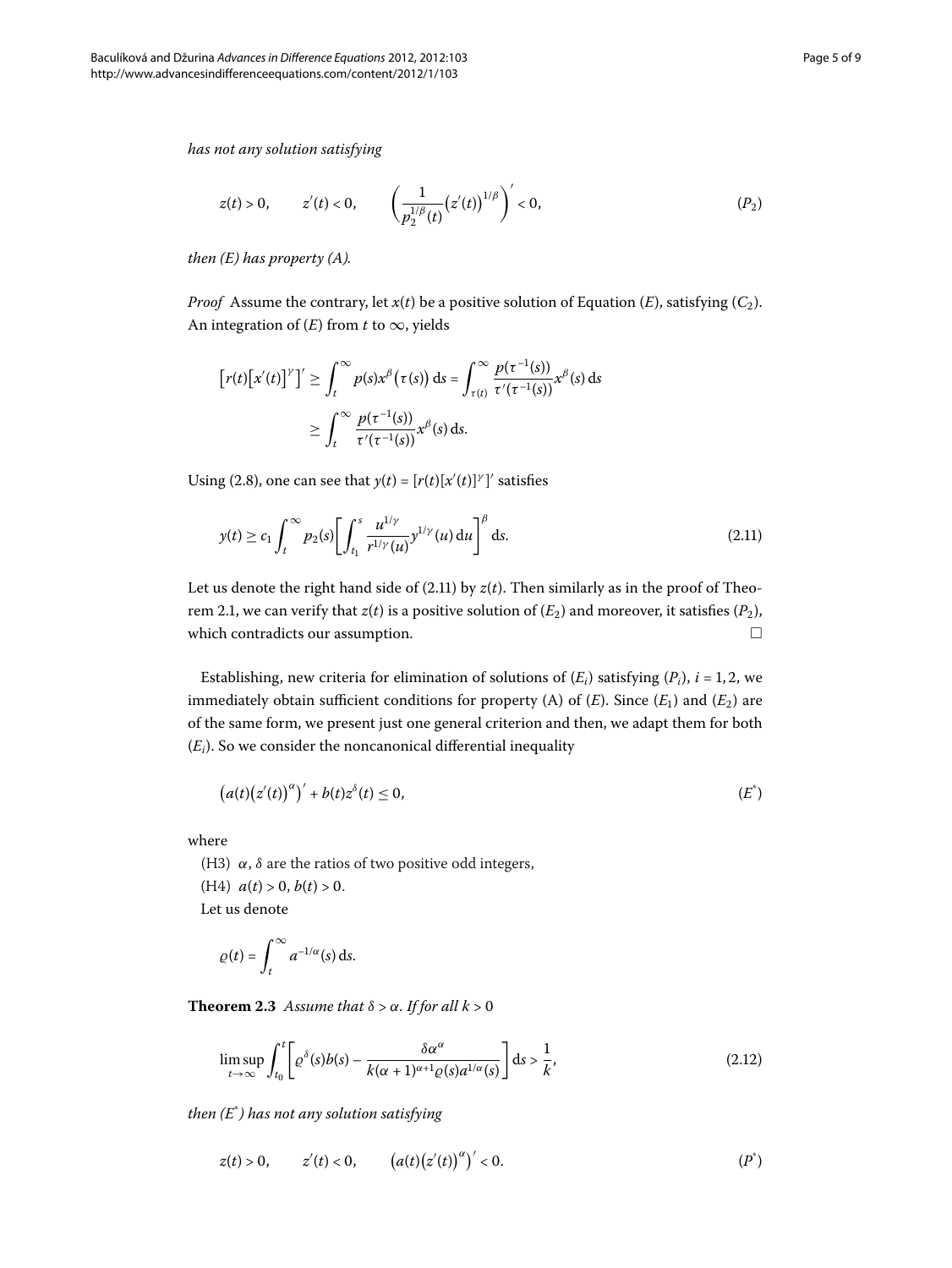<span id="page-5-1"></span>
$$
w(t)=\frac{a(t)(z'(t))^{\alpha}}{z^{\delta}(t)}.
$$

<span id="page-5-2"></span>Then  $w(t) < 0$  and, moreover,

$$
w'(t) = \frac{(a(t)(z'(t))^{\alpha})'}{z^{\delta}(t)} - \delta w(t) \frac{z'(t)}{z(t)} \leq -b(t) - \delta w^{1+1/\alpha}(t) \frac{z^{-1+\delta/\alpha}(t)}{a^{1/\alpha}(t)}.
$$
 (2.13)

On the other hand, noting that  $-(a(t)(z'(t))^{\alpha})^{1/\alpha}$  is positive and increasing, we see that there exists a constant  $k_1 > 0$  such that  $-(a(t)(z'(t))^{\alpha})^{1/\alpha} \geq k_1$  and

<span id="page-5-0"></span>
$$
z(t) \ge \int_{t}^{\infty} -z'(s) ds = \int_{t}^{\infty} -\left(a(s)\left(z'(s)\right)^{\alpha}\right)^{1/\alpha} a^{-1/\alpha}(s) ds
$$
  
 
$$
\ge -\left(a(t)\left(z'(t)\right)^{\alpha}\right)^{1/\alpha} \varrho(t) \ge k_1 \varrho(t), \tag{2.14}
$$

or equivalently

<span id="page-5-3"></span>
$$
z^{-1+\delta/\alpha}(t) \ge k_2 \varrho^{-1+\delta/\alpha}(t),\tag{2.15}
$$

where  $k_2 = k_1^{-1+\delta/\alpha}$ [.](#page-5-1) Setting (2.15) into (2.13), one gets

<span id="page-5-4"></span>
$$
w'(t) \le -b(t) - \delta k_2 w^{1+1/\alpha}(t) \frac{\varrho^{-1+\delta/\alpha}(t)}{a^{1/\alpha}(t)}.
$$
\n(2.16)

It is useful to notice that  $(2.14)$  implies

$$
z^{\alpha-\delta}(t)\geq -w(t)\varrho^{\alpha}(t),
$$

which together with  $(2.15)$  $(2.15)$  $(2.15)$  implies

$$
\frac{1}{k_2^{\alpha}} \ge -w(t)\varrho^{\delta}(t). \tag{2.17}
$$

Multiplying (2[.](#page-5-3)16) by  $\rho^{\delta}(t)$  and then integrating from  $t_1$  to  $t$ , we are lead to

$$
w(t)\varrho^{\delta}(t) - w(t_1)\varrho^{\delta}(t_1) + \delta \int_{t_1}^t \frac{\varrho^{\delta-1}(s)}{a^{1/\alpha}(s)} w(s) ds
$$
  

$$
\leq - \int_{t_1}^t b(s)\varrho^{\delta}(s) ds - \delta k_2 \int_{t_1}^t \frac{\varrho^{\delta-1+\delta/\alpha}(s)}{a^{1/\alpha}(s)} w^{1+1/\alpha}(s) ds,
$$

which in view of  $(2.17)$  yields

$$
\int_{t_1}^t \left\{ b(s) \varrho^\delta(s) + \delta \left[ \frac{\varrho^{\delta-1}(s)}{a^{1/\alpha}(s)} \big( w(s) + k_2 \varrho^{\delta/\alpha}(s) w^{1+1/\alpha}(s) \big) \right] \right\} ds \leq \frac{1}{k_2^{\alpha}}.
$$

An elementary calculation shows that for the function  $f(u) = u + A u^{1+1/\alpha}$ ,  $u < 0$  the following estimate holds

$$
u + A u^{1+1/\alpha} \ge -\frac{\alpha^{\alpha}}{(\alpha+1)^{\alpha+1}} \frac{1}{A^{\alpha}}.
$$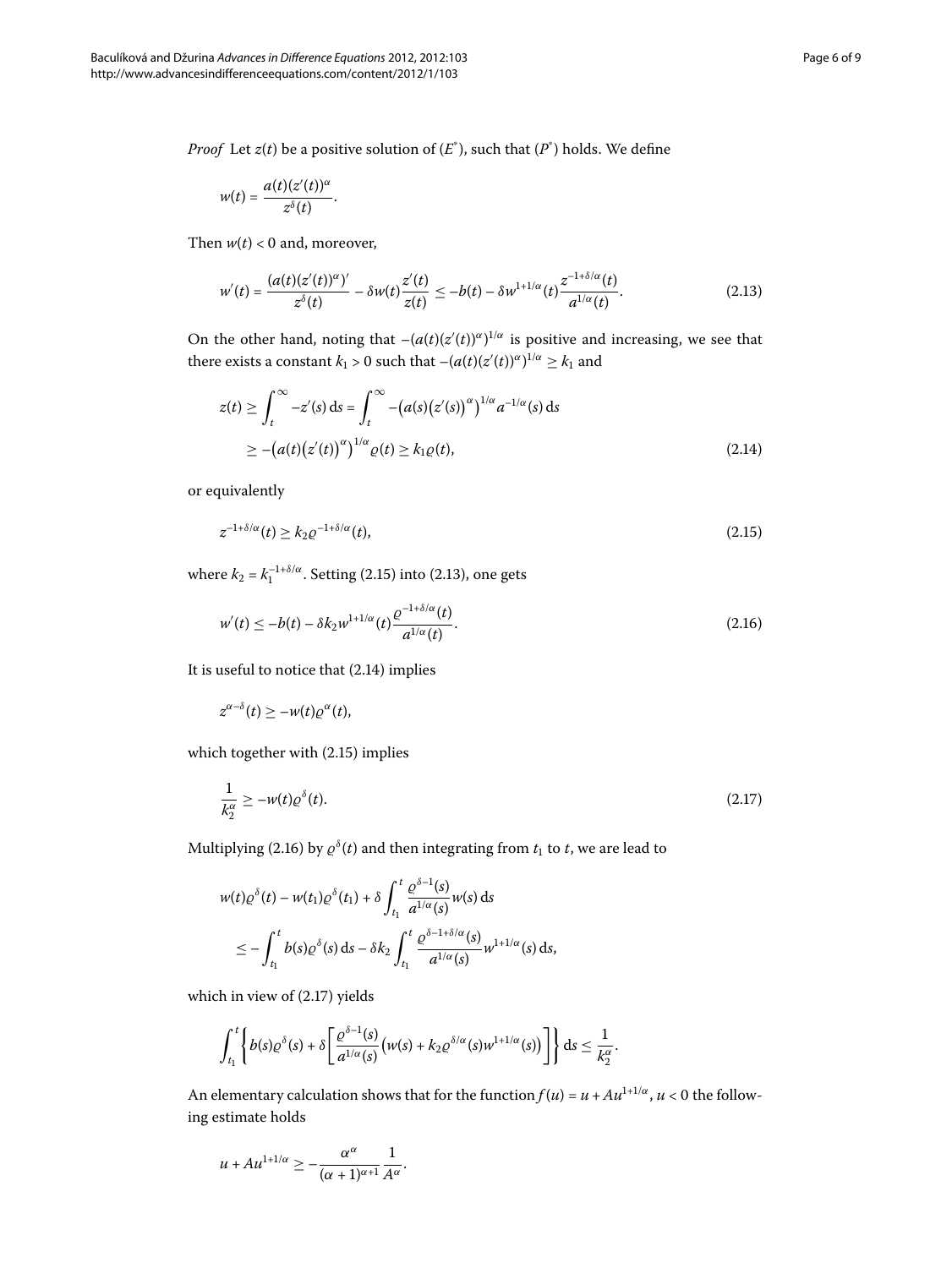Consequently,

$$
w(s)+k_2\varrho^{\delta/\alpha}(s)w^{1+1/\alpha}(s)\geq -\frac{\alpha^\alpha}{(\alpha+1)^{\alpha+1}}\frac{1}{k_2^\alpha\varrho^\delta(s)}.
$$

Therefore,

<span id="page-6-0"></span>
$$
\int_{t_1}^t \left[ \varrho^{\delta}(s) b(s) - \frac{\delta \alpha^{\alpha}}{k(\alpha+1)^{\alpha+1} \varrho(s) a^{1/\alpha}(s)} \right] ds \leq \frac{1}{k},
$$

<span id="page-6-1"></span>with  $k = k_2^{\alpha}$ [.](#page-4-4) Taking  $\limsup_{t\to\infty}$  on both sides, we get a contradiction with (2.12). This finishes our proof.  $\Box$ 

Now, we transform condition  $(2.12)$  to the more practical form.

**Corollary 2.1** Assume that  $\delta > \alpha$ . If

$$
\lim_{t \to \infty} \varrho^{\delta+1}(t) b(t) a^{1/\alpha}(t) = \infty, \tag{2.18}
$$

*then ([E](#page-4-2)*\* *) has not any solution satisfying ([P](#page-4-3)*\* *).*

*Proof* It follows from (2.18) that for any  $k > 0$ 

$$
\varrho^{\delta+1}(t)b(t)a^{1/\alpha}(t)\geq \frac{\delta\alpha^\alpha}{k(\alpha+1)^{\alpha+1}}+\frac{1}{k},
$$

eventually. That is

$$
\varrho^{\delta}(t)b(t)-\frac{\delta\alpha^{\alpha}}{k(\alpha+1)^{\alpha+1}\varrho(t)a^{1/\alpha}(t)}\geq\frac{1}{k}\frac{1}{\varrho(t)a^{1/\alpha}(t)}.
$$

Integrating the above inequality from  $t_1$  to  $t$ , one gets

<span id="page-6-2"></span>
$$
\int_{t_1}^t \varrho^{\delta}(s) \left\{ b(s) - \frac{\delta \alpha^{\alpha}}{k(\alpha+1)^{\alpha+1} \varrho(s) a^{1/\alpha}(s)} \right\} ds = \frac{1}{k} \left( \ln \frac{1}{\varrho(t)} - \ln \frac{1}{\varrho(t_1)} \right).
$$

<span id="page-6-3"></span>Letting  $t \to \infty$ , we see that (2.12) holds true and the assertion now follows from Theo-rem 2[.](#page-4-5)3.  $\Box$ 

We combine Theorems 2[.](#page-3-4)1 and 2.2 together with Corollary 2.1, to obtain easily verifiable criteria for property (A) of (*[E](#page-0-1)*).

**Theorem 2.4** *Let*  $\beta > \gamma$ ,  $\tau(t) \geq t$ . If

$$
\lim_{t \to \infty} \left( \int_{t}^{\infty} \frac{R^{\beta}(\tau(s))}{R^{\beta}(s)} p(s) \, ds \right)^{1+1/\gamma} \frac{t^{1/\gamma}}{r^{1/\gamma}(t)} \frac{R^{\beta}(t)}{p(t)R^{\beta}(\tau(t))} = \infty, \tag{2.19}
$$

*then ([E\)](#page-0-1) has property (A).*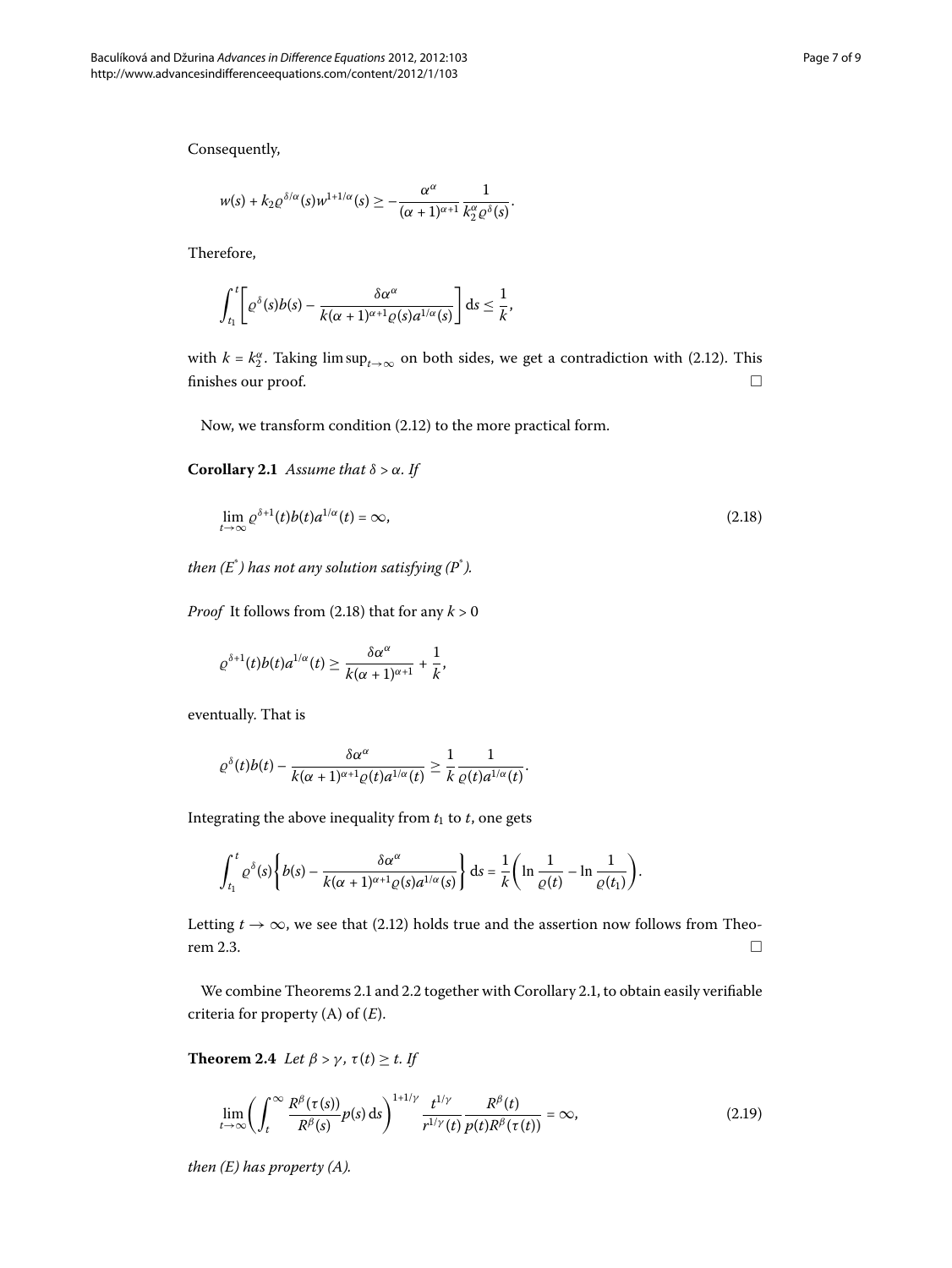<span id="page-7-2"></span>*Proof* We set  $\alpha = 1/\beta$ ,  $\delta = 1/\gamma$ ,  $a(t) = p_1^{-1/\beta}(t)$ , and  $b(t) = c \frac{t^{1/\gamma}}{r^{1/\gamma}(t)}$ . Then  $\varrho(t) = \int_t^{\infty} p_1(s) ds$ . Since (2[.](#page-6-1)18) reduces to (2.19), Corollary 2.1 ensures that  $(E_1)$  $(E_1)$  $(E_1)$  has not any solution satisfying  $(P_1)$  $(P_1)$  $(P_1)$ [.](#page-2-5) The assertion now follows from Theorem 2.1.

**Theorem 2.5** *Let*  $\beta > \gamma$ ,  $\tau(t) < t$ . If

<span id="page-7-0"></span>
$$
\lim_{t \to \infty} \left( \int_t^{\infty} p(s) \, ds \right)^{1+1/\gamma} \frac{\tau^{1/\gamma}(t)}{r^{1/\gamma}(\tau(t))} \frac{\tau'(t)}{p(t)} = \infty, \tag{2.20}
$$

*then ([E\)](#page-0-1) has property (A).*

*Proof* We set  $\alpha = 1/\beta$ ,  $\delta = 1/\gamma$ ,  $a(t) = p_2^{-1/\beta}(t)$ , and  $b(t) = c \frac{t^{1/\gamma}}{r^{1/\gamma}}$  $\int_{r^{1/\gamma}(t)}^{t^{1/\gamma}}$ . Then  $\rho(t) = \int_{r^{-1}(t)}^{\infty} p(s) ds$ . As (2[.](#page-6-1)18) reduces to (2.20), Corollary 2.1 guarantees that  $(E_2)$  $(E_2)$  $(E_2)$  has not any solution satisfying  $(P_2)$  $(P_2)$  $(P_2)$ . The assertion now follows from Theorem 2.2.

<span id="page-7-4"></span>**Remark 2.2** For  $\tau(t) \equiv t$  both conditions (2.19) and (2.20) simplifies to the same condition

<span id="page-7-1"></span>
$$
\lim_{t\to\infty}\left(\int_t^{\infty}p(s)\,\mathrm{d} s\right)^{1+1/\gamma}\frac{t^{1/\gamma}}{r^{1/\gamma}(t)}\frac{1}{p(t)}=\infty,
$$

for property (A) of (*[E](#page-0-1)*).

**Corollary .** *Assume that ([E\)](#page-0-1) enjoys property (A). If moreover,*

<span id="page-7-3"></span>
$$
\int_{t_0}^{\infty} \frac{1}{r^{1/\gamma}(\nu)} \left( \int_{\nu}^{\infty} \int_{u}^{\infty} p(s) \, \mathrm{d}s \, \mathrm{d}u \right)^{1/\gamma} \, \mathrm{d}\nu = \infty, \tag{2.21}
$$

*then every nonoscillatory solution of (<i>E*) *tends to zero as*  $t \to \infty$ *.* 

*Proof* Since  $(E)$  $(E)$  $(E)$  has property  $(A)$ , every its nonoscillatory solution satisfies  $(C_1)$ , and what is more, (2.21) ensures that such solution tends to zero as *t*  $\rightarrow \infty$ .

**Example 2.1** Consider the third order nonlinear differential equation

$$
(t(x'(t))^{3})'' + \frac{a}{t^{2}}x^{5}(\lambda t) = 0, \quad t \ge 1,
$$
 (E<sub>x1</sub>)

where  $a > 0$  and  $\lambda > 0$ [.](#page-7-2) Since both conditions (2.19) and (2.20) hold, Theorems 2.4 and 2.5 imply that  $(E_{x1})$  enjoys property (A) and, moreover, Corollary 2[.](#page-7-4)2 guarantees that every nonoscillatory solution of  $(E_{x1})$  tends to zero as  $t \to \infty$ . For  $a = 30\lambda^5$  one such solution is  $x(t) = 1/t$ .

# **3 Summary**

Our results can be applied to both delay and advanced third order differential equations. The criteria obtained are easy verifiable and have been precedented by suitable joint illustrative example.

Our method essentially simplifies the examination of the third order equations and what is more, it supports backward the research on the second order delay/advanced differential equations and inequalities.